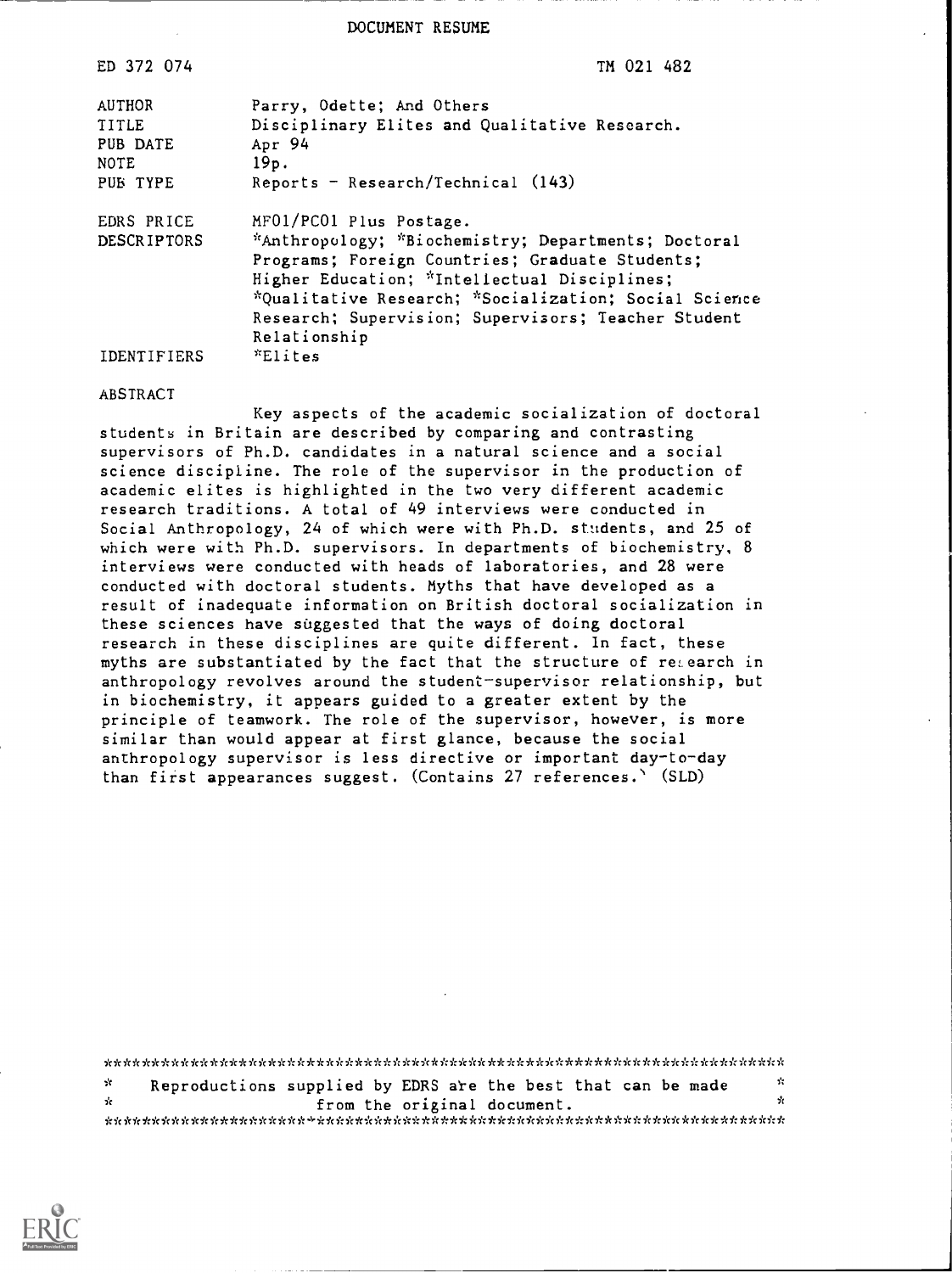## DISCIPLINARY ELITES AND QUALITATIVE RESEARCH

1

## Odette Parry, Sara Delamont and Paul Atkinson

o Introduction We describe key aspects of the academic socialization of doctoral students in Britain<sup>1</sup> by comparing and contrasting PhD supervision in a natural science and a sccial science discipline. We highlight the role of supervisor in the reproduction of academic elites in two quite different disciplinary research contexts and within contrasting academic research traditions. The paper contexts and within contrasting academic research traditions. examines the nature  $\varepsilon^{-1}$  production of disciplinary knowledge in academic socialization. It also foeuses on the relevance of qualitative investigation to an understanding of social reproduction in the academy.

> For the purposes of this paper we have elected to examine Social Anthropology and Biochemistry. There are several reasons informing this choice of disciplines. The first is that both social anthropology and biochemistry are 'single' or 'primary' disciplines, characterised by a discrete subject area. They are defined by theories and methods which are identified as intrinsic to their respective academic traditions. The second reason for our choice is that these two disciplines are traditionally characterized by quite different methods of enquiry. The third reason is that whereas in the case of social anthropology the research method (ethnography) is that used by the research team during the course of the research, in the case of biochemistry this is clearly not the case.

Although the paper draws on data from two disciplines it is informed from a much larger data set which was the product of two national research projects looking at doctoral study in Britain. The first research focused on PhD work in the Social Sciences and was carried out between January 1990 and January 1992. Here we looked at the processes of PhD research and the transmission of knowledge. The data facilitated a comparison of the socialization of different types of PhD students, in contrasting institutions, on selected areas of study within the social sciences. During the course of this research we carried out a total of 187 ethnographic interviews with PhD students and supervisors in five social science disciplines: Human Geography, Social Anthropology, Town Planning, Area Studies and Development Studies.

The second study, carried out between February 1992 and January 1994, examined the socialization of science doctoral students. Again we were interested in the social contexts in which socialization takes place and the production of knowledge at PhD level in selected science disciplines. This research was similarly realised through detailed case studies of PhD socialization. Data were collected primarily by ethnographic interviews with students, post-doctoral researchers, supervisors and other key members of participating departments (particularly technical support staff) with the addition of some observation of students at work. Subject areas included in the study

U S DEPARTMENT OF EDUCATION Office of Educational Research and Improvement EDUCATIONAL RESOURCES INFORMATION CENTER (ERIC)

**maths document has been reproduced as<br>received from the person or organization**<br>originating it

O Minor changes have been made to improve<br>- reproduction quality

**.** Points of view or opinions stated in this docu ment do not necessarity raprasent official.<br>OERI position or poticy "PERMISSION TO REPRODUCE THIS MATERIAL HAS BEEN GRANTED BY DETTE PARRY

TO THE EDUCATIONAL RESOURCES INFORMATION CENTER (ERIC)."

E 021482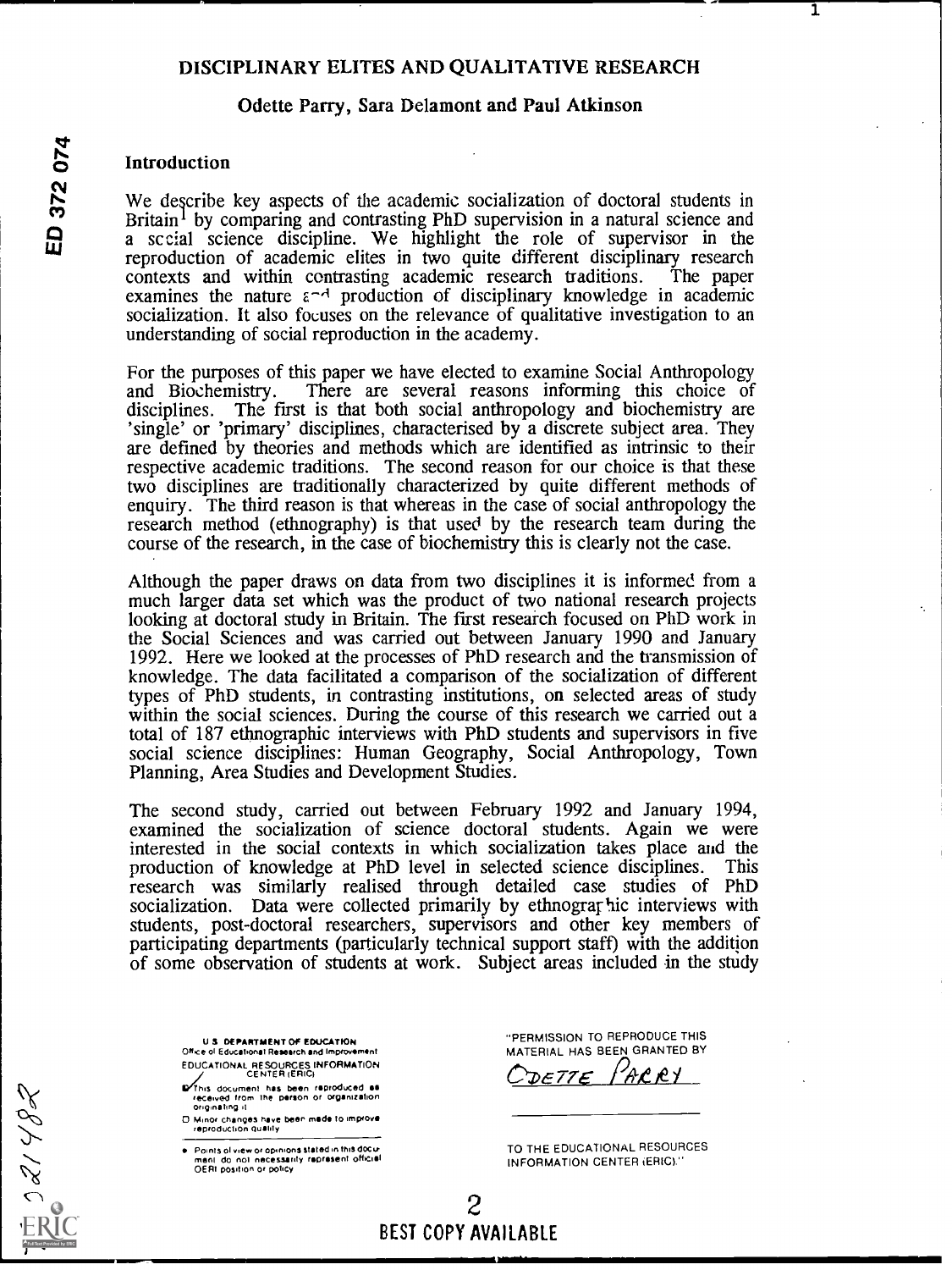were Biochemistry, Physical Geography and Artificial Intelligence. In this project we interviewed 107 PhD students, post-doctoral researchers, supervisors and technical staff in a total of eight different institutions. Observation was carried out in one department for each of the three disciplines in question. This observation comprised vatching PhD students at work, both in laboratories and at work stations, attending postgraduate seminar meetings and observing supervisor-led discussic i groups for doctoral students.

2

 $\epsilon_{\rm c}$ 

Both pieces of researc.<sup>1</sup> sought to bring together perspectives from different sociological traditions, drawing on classic work in occupational and professional socialization and the broadly structuralist perspective on academic and educational knowledge derived from Bourdieu (1988), Bourdieu and Passeron (1977, 1979), Harker and Wilkes (1990), Robbins (1991). These theoretical interests have been informed by our previous research and foreshadowed by earlier publications (Atkinson 1981,1983,1984, Atkinson and Delamont 1985; Parry 1988, 1990 1992, 1993).

## Accessing Educational Elites

Individuals who control access to research settings are aptly described as gatekeepers as it is with in their power to allow or withhold permission for researchers to enter (Lofland 1971). Gatekeepers are motivated by the interests of the institution and its members to discern whether or not the researcher is out to hurt or harm them (Hammersley and Atkinson 1983). It is not surprising therefore that access is often a complex and protracted sequence of negotiations, in which the researcher may not always be privy to past events and experiences which have informed the disposition of those from whom they seek approval (Barton . ad Lazarsfeld 1969).

Where researchers are privy to past events affecting access negotiations, by virtue of their association and familiarity with the respondent group, the vigilance of gatekeepers may be increased. Concern may be heightened when familiarity is such that the institution and it's members feel unable to project the image of their organization which is routinely accepted as a lay portrayal of it's activities and events. Anxiety may be further exacerbated if the researcher intendc to use the same methods of investigation favoured by the institution and it's members in the execution of their routine activities.

It was anticipated that research by academics of academics would be susceptible to a number of problems which would not necessarily be encountered in other research settings. We were therefore not surprised to find the respondent group most anxious about the proposed research, were social science academic staff in the departments/institutions which we approached. The research team were further aware that the research coincided with a period during which members of certain disciplines and departments were particularly sensitive to scrutiny. At the time of the research the Economic and Social Research Council in Britain were revising the structure of doctoral study. In an attempt to raise submission

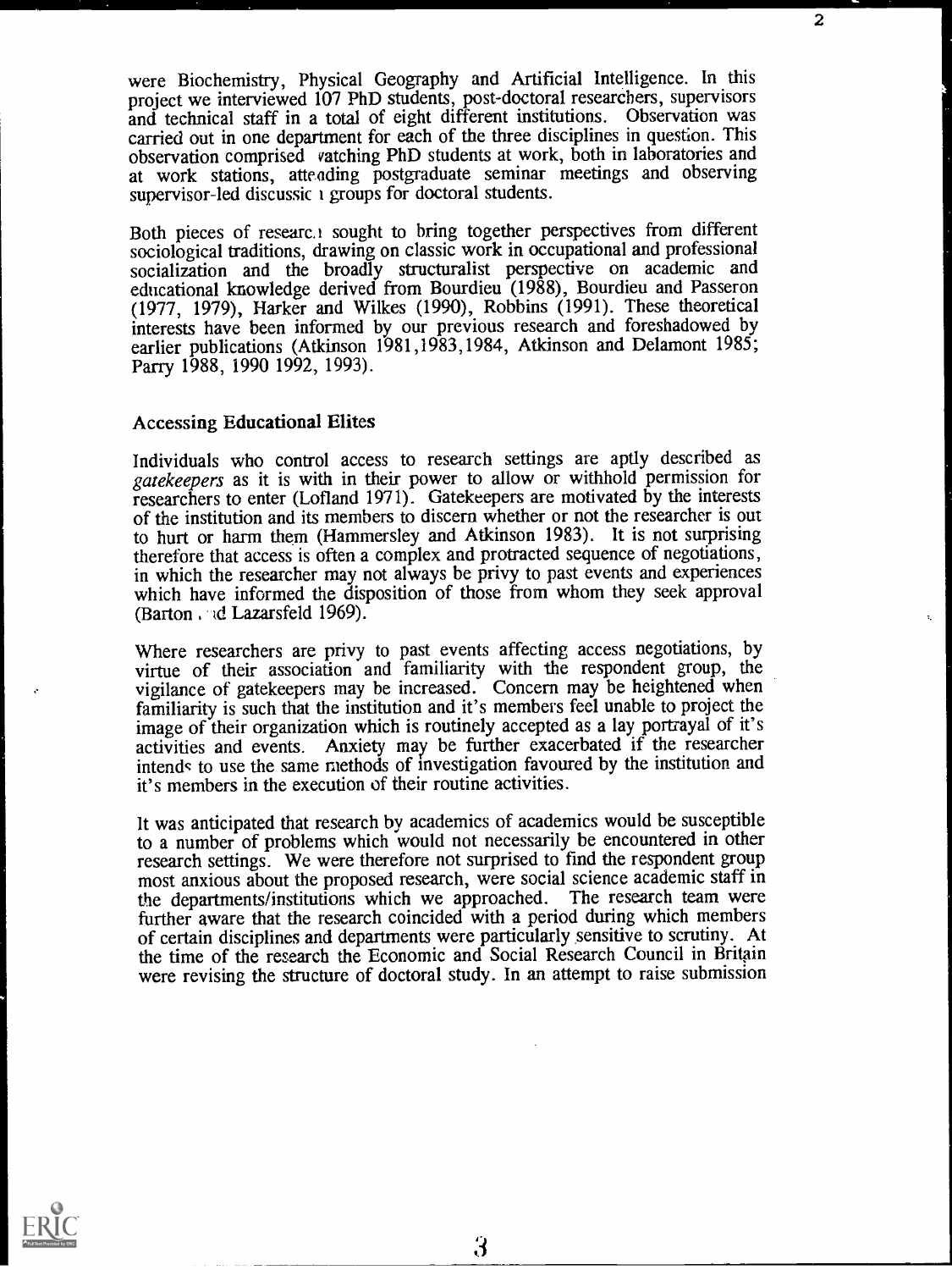rates for social science PhDs the Research Council instituted a sanctions policy which discriminated against institutions with 'ow rates of submission. Institutions not meeting the required submission levels were sanctioned and did not qualify for Research Council studentships. At the time of our research every department which we visited had been, was currently or was about to be so sanctioned by the Research Council. Because of this the negotiation for access was, in some cases, delicate and protracted. Many of the academic staff were  $\sim$  understandably  $\sim$  nervous about the Research Council (who were funding the research), and its scrutiny of their research training heightened awareness about research training in general. All of these factors added to the sensitivity of the research.

PhD students at the selected sites were consulted about the research and the decision to participate, on an individual basis, was theirs. The concerns of this group largely revolved around their supervisory arrangements; Phd students were understandably wary of upsetting their supervisors at such a critical stage of their academic career.

While every department we approached agreed to grant us access, and while academic colleagues talked to us freely, we were trusted not to reveal their identity to the Research Council, their academic peers or to senior management within their own institutions. We have been careful to preserve the confidentiality of all our respondents by taking the following precautions: deliberately fudging the precise numbers of departments visited in any given discipline (as in this paper); falsifying inessential details about people's research unduly precise characterization of particular departments; and disguising individual identity.

The exact number of departments we visited remains, for these reasons, unspecified. However we are prepared to say that for each of the disciplines we studied we selected at least two departments as our main sites but we also interviewed supervisors and PhD students in other institutions.

#### Doctoral Research in Britain

The Winfield Report (1987) highlighted a dearth of good data on the way in which PhD work is carried out across and between different disciplines. Delamont (1987) and Ashmore, Myers and Potter (1992) have also drawn attention to a lack of ethnographic work focusing on socialization into science. The absence of data has encouraged the growth of 'myths' surrounding the way in which different disciplines carry out doctoral research. During the course of our research several of the respondents (science and social science PhD students and supervisors) evoked these 'myths' when they compared ways of doing doctoral work in the social sciences with the natural sciences. Whereas the social science Phd was seen typically as the product of a one to one (plus) relationship between student and supervisor(s), the science PhD was seen as the product of a laboratory based research group or stable, based on the concept



3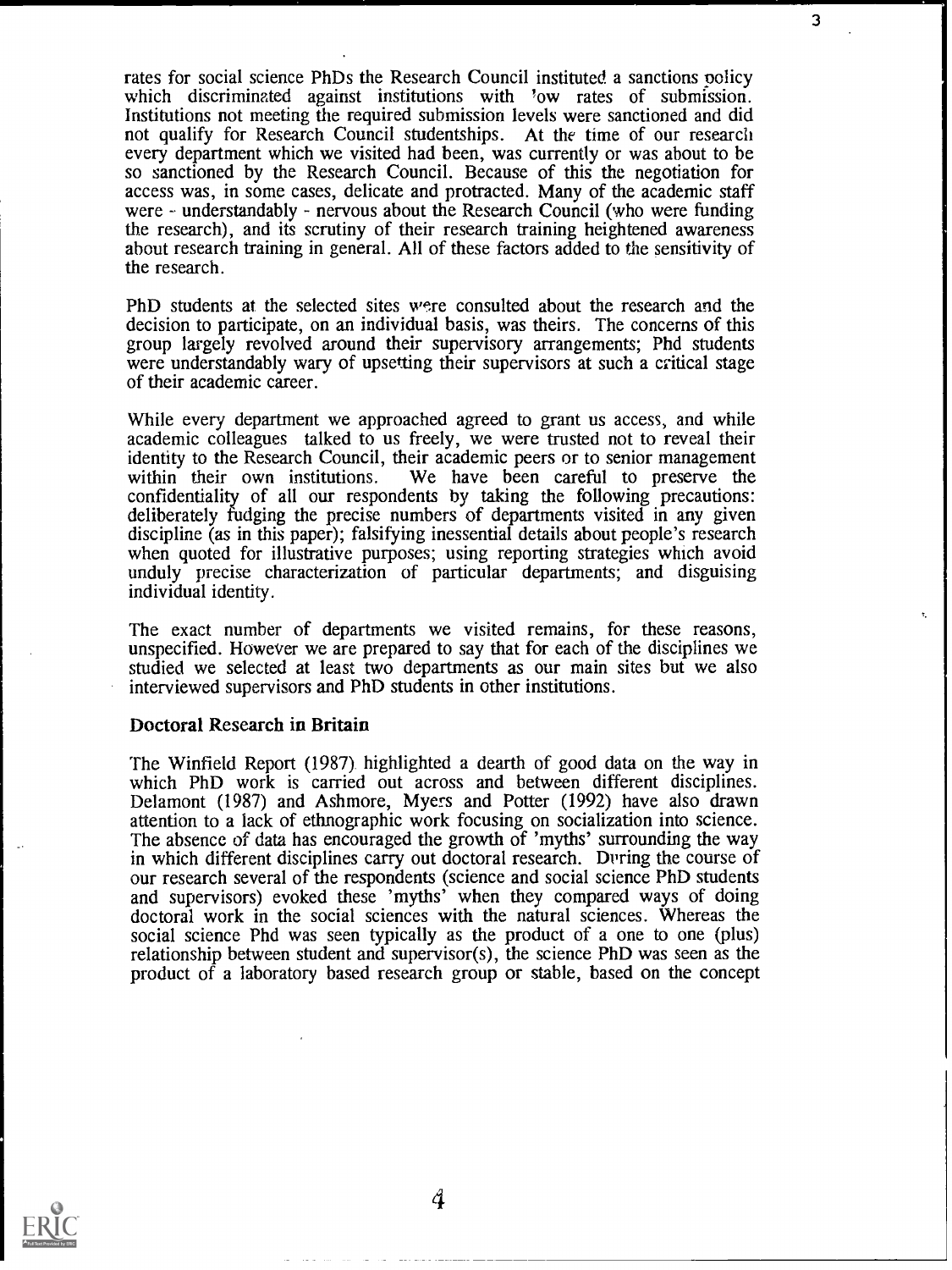"team work" (Becher 1988). In the following sections we consider the roles of supervisor within the two 'ideal types' of doctoral research as they emerged from the ethnographic interviews carried out with supervisors and doctoral students in social anthropology and biochemistry.

4

## Social Anthropology

In Social Anthropology we carried out a total of forty-nine interviews, twentyfour of which were with PhD students in various stages of their research. The remaining twenty-five interviews were carried out with PhD supervisors (a percentage of whom were Heads of Departments) and other senior academic staff.

The organization of doctoral work within social anthropology was found to revolve around supervisor (or panel of supervisors) and the doctoral student to a large extent. The significance of this relationship in part stems from the importance attached to regional specialization within anthropology. Doctoral students selected or were allocated to supervisors according to the region of their intended study. The identification of regional expertise was seen as a crucial stage in the PhD application procedure.

The regional specialisation of social anthropologists formed an important part of their academic identity. All twenty-four students were already clear about the area of the world where they would work even if they had not yet done their fieldwork. The overall pattern of anthropological field work also appeared very traditional: most of the British students were heading for third world countries, while overseas students researched their own societies, not Britain.

The relationship between supervisor and anthropology PhD student was the pivot around which doctoral study was structured. There are a number of explanations for this most of which stem from our observance that anthropology doctoral students lack a peer group found to a greater extent in other disciplines. First there are relatively few departments of social anthropology in Britain, and these departments accommodate small numbers of doctoral students. Second, few departments offer undergraduate degrees in social anthropology hence only seven out of our twenty four anthropology respondents graduated in anthropology, the rest arrived in the discipline through either anthropology MSc's or conversion courses to the subject. Third, the majority of anthropology PhD's spend a substantial period of time in the field and those who register for their degrees simultaneous'y rarely leave for the field, or arrive back, at the same time. Because of this it is difficult to sustain peer relationships throughout the course of their stud, Furthermore, whereas other social science disciplines often provide methods course work for their new PhD students this was not found to be the case in social anthropology. Therefore there is little opportunity for doctoral students to meet together regularly in a formally structured context.

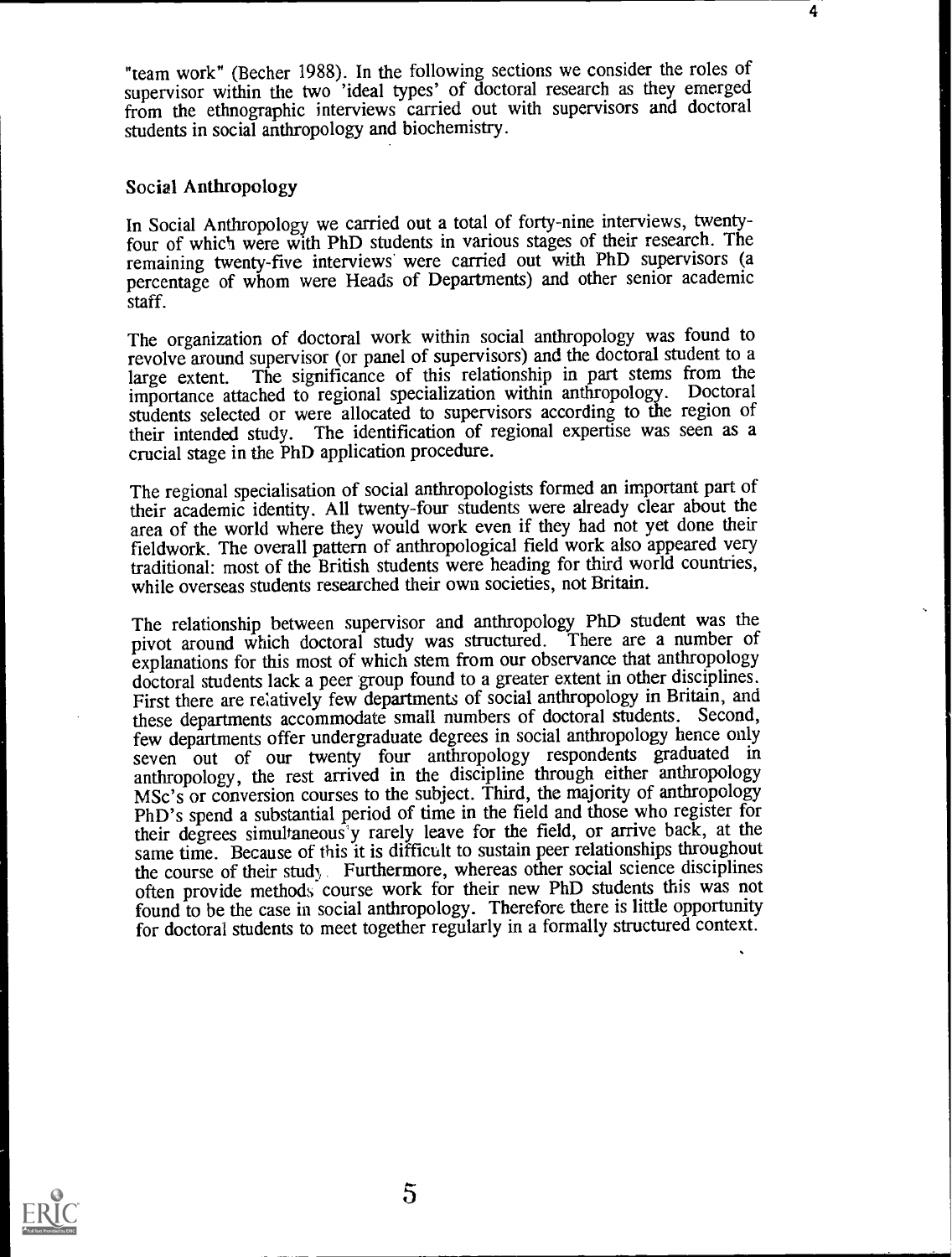## Fieldwork

Given that anthropology doctoral students appeared relatively isolated from their peers we were interested in the extent to which students relied upon their supervisors for research support and supervision in their day to day research activities. However we found that the 'traditional' paradigm of anthropological work was highly evident in that supervisors tended to describe PhD work as a 'rite de passage', to be experienced uniquely by the doctoral student. At the heart of this experience lay 'anthropological fieldwork'.

5

 $t_{\rm s}$ 

Anthropological fieldwork formed the root or essence of academic identity for members. Many of our anthropology respondents, like this post graduate, cited fieldwork as the key feature distinguishing anthropology from other social science disciplines;

<sup>I</sup> think the most important thing to ask people (is) why anthropology is different from other subjects and what they think is special about it. Because it does present special problems of which as a PhD student, fieldwork stands as the central difference with other subjects.

Anthropological work is by tradition highly empirical. This means that members who haven't completed empirical PhDs or carried out substantial fieldwork tend to become marghialized in the discipline. So for example a supervisor suggested to us that non-empirical PhDs could not really;

...exist in anthropology because it's very very exceptional not to have fieldwork as part of a PhD.

In some cases this can cause problems for staff and postgraduates not carrying out substantial piece of fieldwork or those who are completing non empirical or theoretical PhDs. These individuals can and often did find themselves These individuals can and often did find themselves marginalized within the discipline. The importance of fieldwork to anthropological careers is crucial and one reason for this is that the successful fieldwork experience is seen as a union ticket to disciplinary membership. The product of fieldwork, and particularly in doctoral study, was expressed by members as cultural capital, to be exploited throughout the anthropological career;

It's much more about acquiring this body of cultural capital than it is about acquiring an intellectual tool kit. (Supervisor)

Fieldwork lies at the heart of anthropological work and informs the essence of disciplinary identity for it's members. Central to this identity is the concept of anthropological understanding, which is reached through the fieldwork experience. This is not however a process which readily lends itself to explication, but relies on tacit and implicit processes which themselves inform the character of anthropological work. In the account given below, an anthropology



 $\overline{\mathbf{A}}$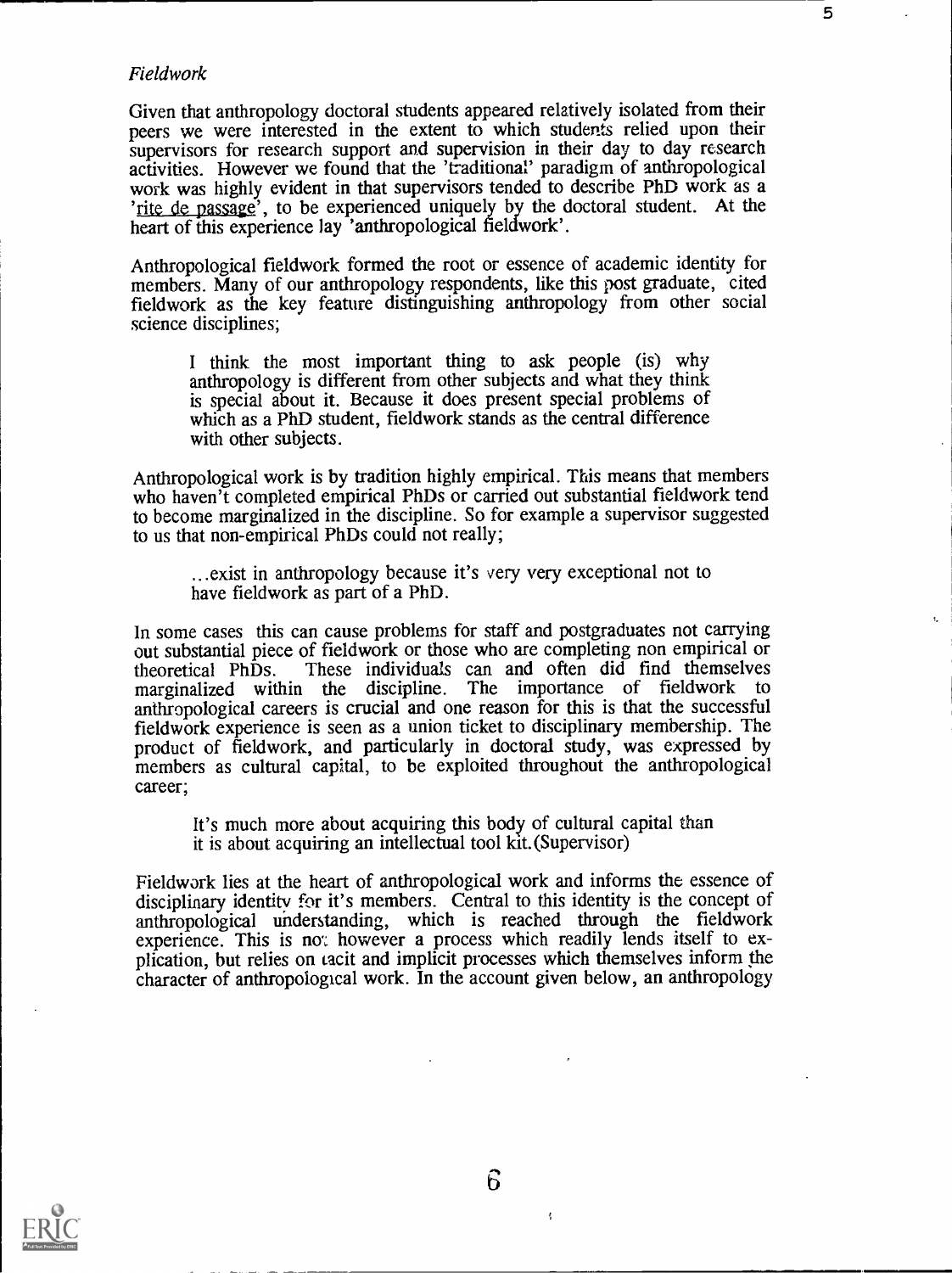PhD student describes the way in which anthropology differs from other social science disciplines in the focus of its essential interests;

6

If you take a thing like pig husbandry you would think it was a very straight forward thing. As an agriculturist or an economist you will think there is such a thing as pighusbandry, and we do it in a certain way and they do it in a different way. I'm going to find out how they do it and that's it. And I think as an anthropologist you have to do this, but you have to go one step further in trying to understand why they do it in the way they do it. Their rationale behind it and what kind of model of husbandiy they have. And this is not done by any other discipline even if they work with the same issues underground. the anthropological understanding goes beyond that.

The way in which anthropological understanding is reached does not readily lend itself to explanation. Respondents' accounts were couched in vocabularies based on tacit understandings rather than any explicit criteria. Explanations were embedded in the discovery processes, which as an anthropology PhD student explains are both personal and implicit;

As an anthropologist I have my focus basically on things which are intangible...how people generate ideas and communicate them.

In doctoral research we found methods were determined by the fieldwork experience and not predetermined prior to that experience. Students, like this post graduate anthropologist described how reflexivity is an important aspect of doing anthropological fieldwork;

...If one takes the image of the handyman, you go out with a pile of techniques in your mental suitcase, you don't know which one you're going to be able to use. You've no idea of the kind of situation.

The notion of anthropological understanding is related to issues of cultural difference which means that research techniques are seen as necessarily contextually dependent. The anthropology PhD student below, describes how the techniques which he/she employed during the course of her own field work were;

..mainly determined by constraints in the field, because when you go in and choose one subject as an anthropologist, you don't always find that it is relevant to the people among whom you're living, and you don't always call the tune as part of your methodology. You pick up on things which are important there.

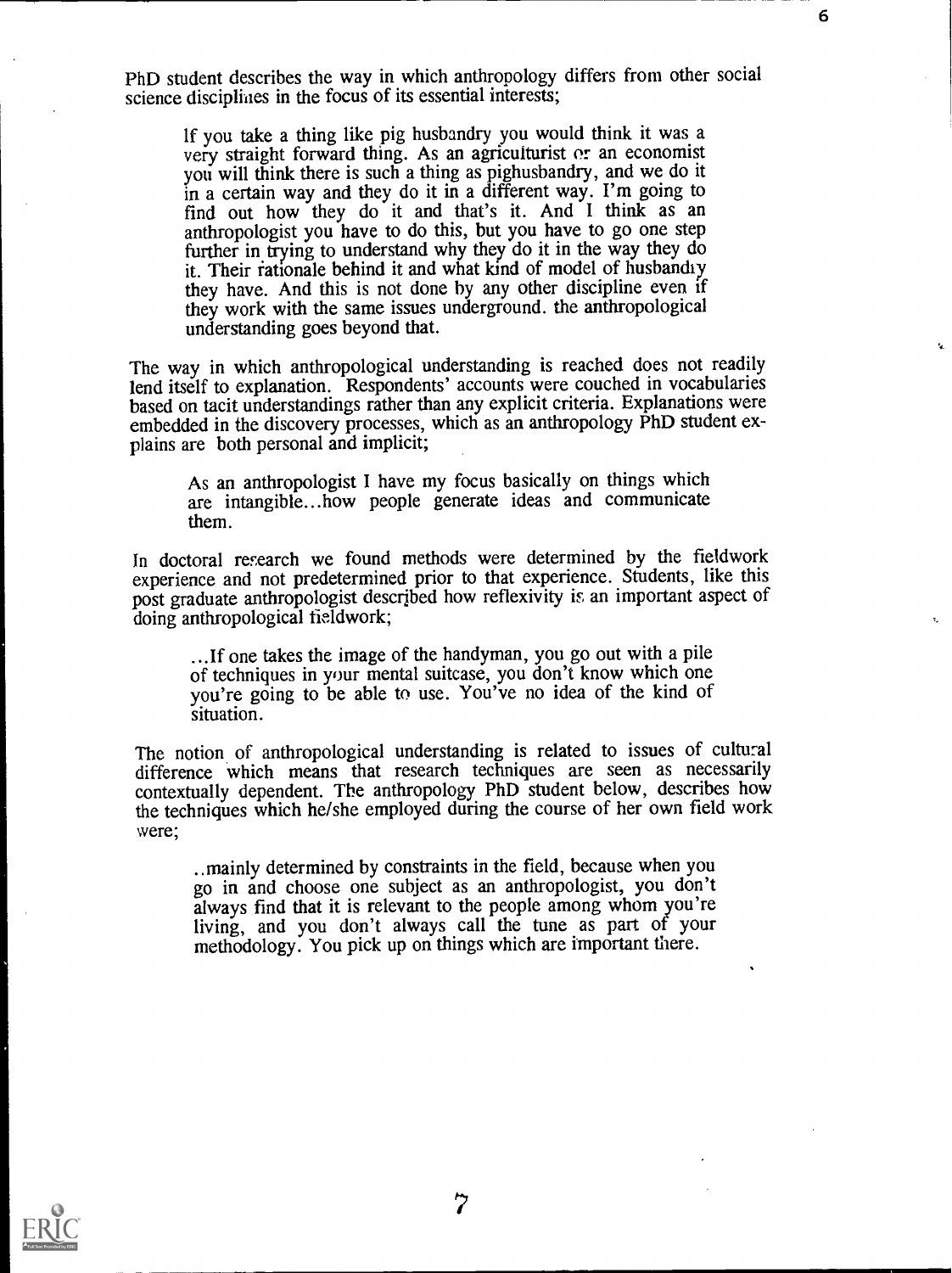A similar view is expressed below by an anthropology PhD student, who contrasts anthropological fieldwork with that in another social science discipline and the implications for research training in anthropology;

7

The tenor of anthropology compared to sociology is that you go and find out things without knowing what questions to ask...and that's why in a sense there's an argument for not having much training before the fieldwork.

We found a shared understanding among the respondents that anthropological methods did not readily lend themselves to formal instruction because their principles defied translation into teaching formula. The two accounts below are provided by anthropology supervisors;

The participant observation is not, I would say, a research method which can be taught in the classroom and applied in the field, whereas statistical methods can be taught in the classroom and applied in the field...But of course participant observation is hardly a method. I think it's the sine qua non. It's something you can only learn by doing it.

... all this business of training I think is largely spurious, it's something that's learnt by the experience of doing it, it's rather like teaching music, you can't teach people to play without a piano, it's only by playing that they can learn, and I think fieldwork is like that.

This traditional view of fizIdwork was shared by many of our informants;

...field-work was something you did and you couldn't explain it any more than you could explain how you keep your balance on a bicycle...and something of the same anomaly seems to me to pertain to the notion of teaching participant observation, teaching how to be perceptive, teaching how not to put your foot in it socially, teaching how to be subtle. Because all these notions are culturally specific, you see.

The very nature or essence of anthropological fieldwork was translated to us in terms of tacit and personal experiences;

The debate over the fieldwork experience, the way knowledge is constructed out of observation, interaction between the informant and the investigator, the general reflexivity of the process is very much the stuff of the training before going into the field. ... there remains a certain mystique about (it),. Yes, in order to do the rite de passage properly you've got to do it by yourself.

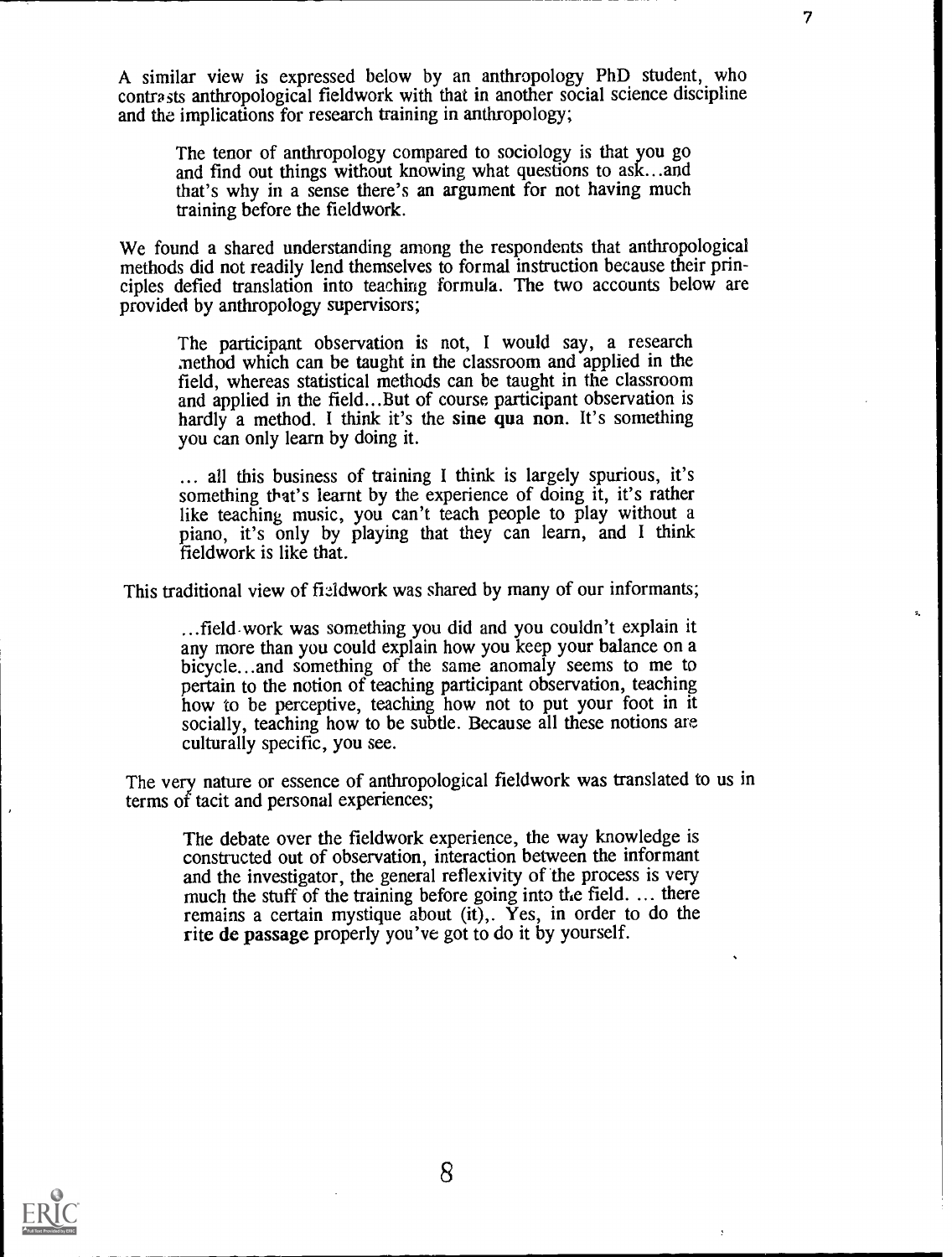Not only the research but also in evaluation, anthropology was described by its members as a personal and subjective experience;

I think it's a discipline that rests very much on opinion and interpretation and very little on established methodologies. So there aren't any criteria for judging anyone, except what you personally feel about their work.

and specifically relating to the evaluation of PhD work;

...in other words we don't have a lot of criteria we're looking for, that exists on a conscious level. But in practice we end up with implicit or unconscious ideas that we're looking for.

To reiterate, whether abroad or at home, ideas about cultural difference were both strangeness and unpredictability which in turn informed methods of application. Methods were described as contextually dependent and choice of research techniques was therefore determined by constraints in the field rather than being imposed from outside.

Because of the unpredictable element in anthropological fieldwork, predetermined research strategies were felt to hinder rather than assist data collection. Good students were those who maintained an open and flexible approach to data collection and good research projects were those which developed in the field through the experiences of the fieldworker.

Implicit in the belief that research strategies can not be anticipated was the idea that fieldwork necessitated employing skills outside of the accepted range of research techniques. These skills were described in terms of the personal qualities of the researcher such as empathy and reflexivity.

The unpredictable and highly personal element of qualitative data collection meant fieldwork was celebrated as a highly subjective experience which did not lend itself easily to objective evaluation. At one extreme, in anthropology, data collection period was seen by many respondents as a rite de passage and as such to be experienced uniquely by the practitioner as an 'ordeal by fire'. Although this traditional attitude towards anthropological fieldwork differed between departments, we did find it extended to home PhD students working in Britain. During the fieldwork duration these students tended to keep away from the academy and had limited (if any) contact with supervisors.However we did find that the anthropological 'ordeal by fire' approach to fieldwork characterised departments which were most traditionally academic. Where anthropology was more development oriented then data collection was not treated as a personal experience to the same extent. For example PhD anthropology students working in development were more likely to receive supervisory visits in the field and in some instances work as part of a regional specialist team as opposed to, in isolation.



9

÷.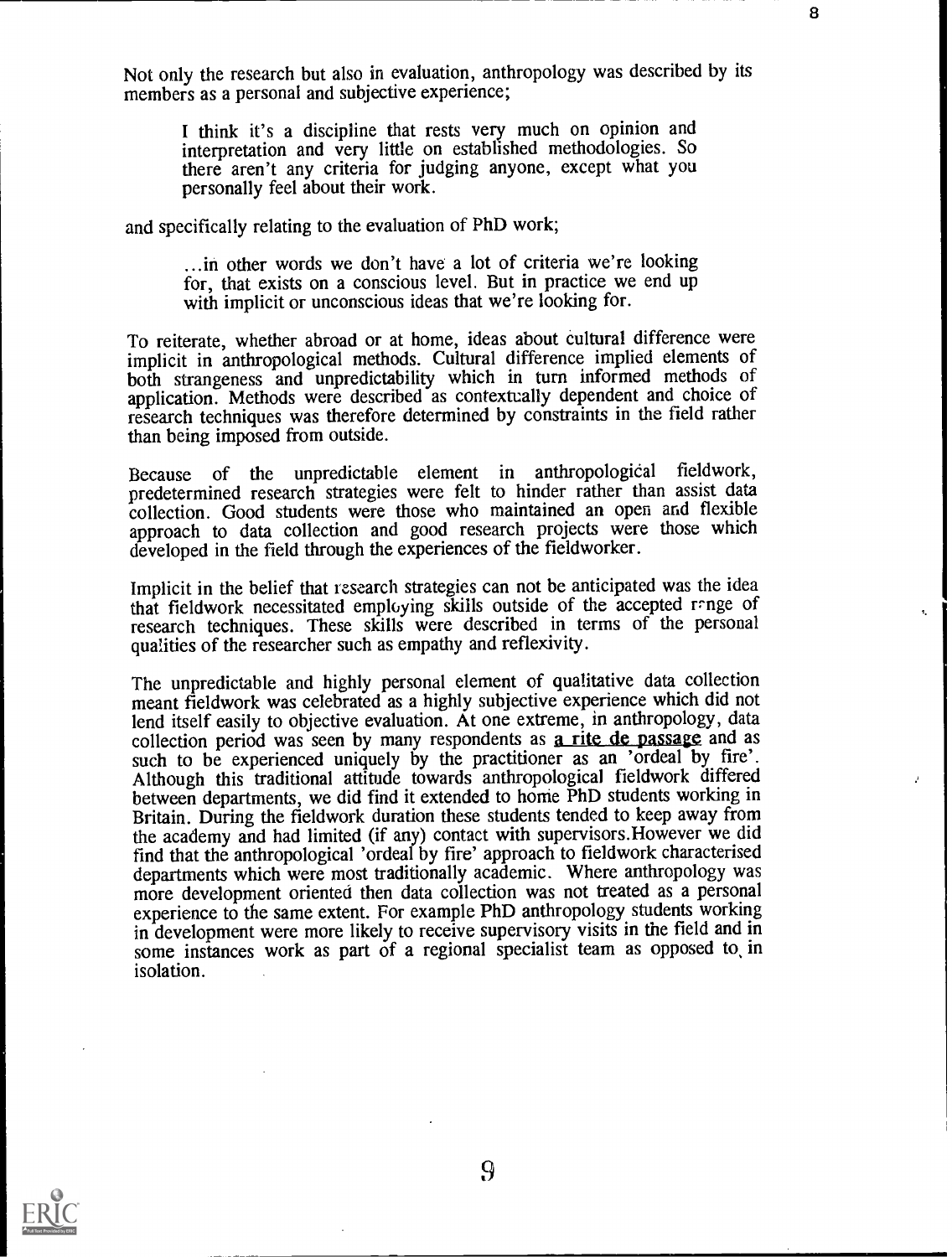## Biochemistry

We carried out a total of thirty-seven interviews in departments of biochemistry. Of these thirty-seven, eight were interviews with the heads of laboratories who supervised biochemistry PhD students in their labs. The remaining twenty-nine interviews were with biochemistry doctoral students and biochemistry postdoctoral researchers. The ratio of supervisor to student among our respondents was much less than in anthropology because in this research we focussed upon research laboratories in which only one or two research directors were officially responsible for the supervision of PhD students, post-doctoral researchers and technical personnel. It was common therefore for several post-graduates in the laboratory to have the same supervisor who in turn may be supervising up to ten doctoral students at different stages of their research.

9

The way in which PhD study in the laboratory was organised differed<br>substantially from arrangements characterising social anthropology. In the substantially from arrangements characterising social anthropology. laboratory, research structure revolved around one supervisor or research director with doctoral students and post-doctoral researchers working in his/her area on topics that were to some extent related. In this context specific sets of research related patterns emerged which informed the 'habitus' of the group. This model was offered to us in contrast to the 'traditional' model of PhD supervision in the social sciences;

The difference between us and social science is that we tend to do PhDs through team work. (Supervisor)

Because supervisors or research directors tended to have several PhD students at any one time they took a back stage role in regard to practical day to day supervision of students;

The biggest satisfaction I got out of last year was not the research papers, but the fact that there was eight people in a room working in an area that they wouldn't have been otherwise. And I think my leverage, what I contribute is not sitting there and doing research myself but creating the possibilities for other people to do it and trying to shape the direction of what gets done. So really it's more the business of leading science and making things happen(AI Supervisor)

The supervisor's main role as research director means that assistance with everyday problems concerning postgraduate research are resolved else where; and hence the research group/laboratory culture is one which is supportive to members;

They (PhD students) realise quite quickly that its much quicker to ask somebody than try and find out themselves. Though when

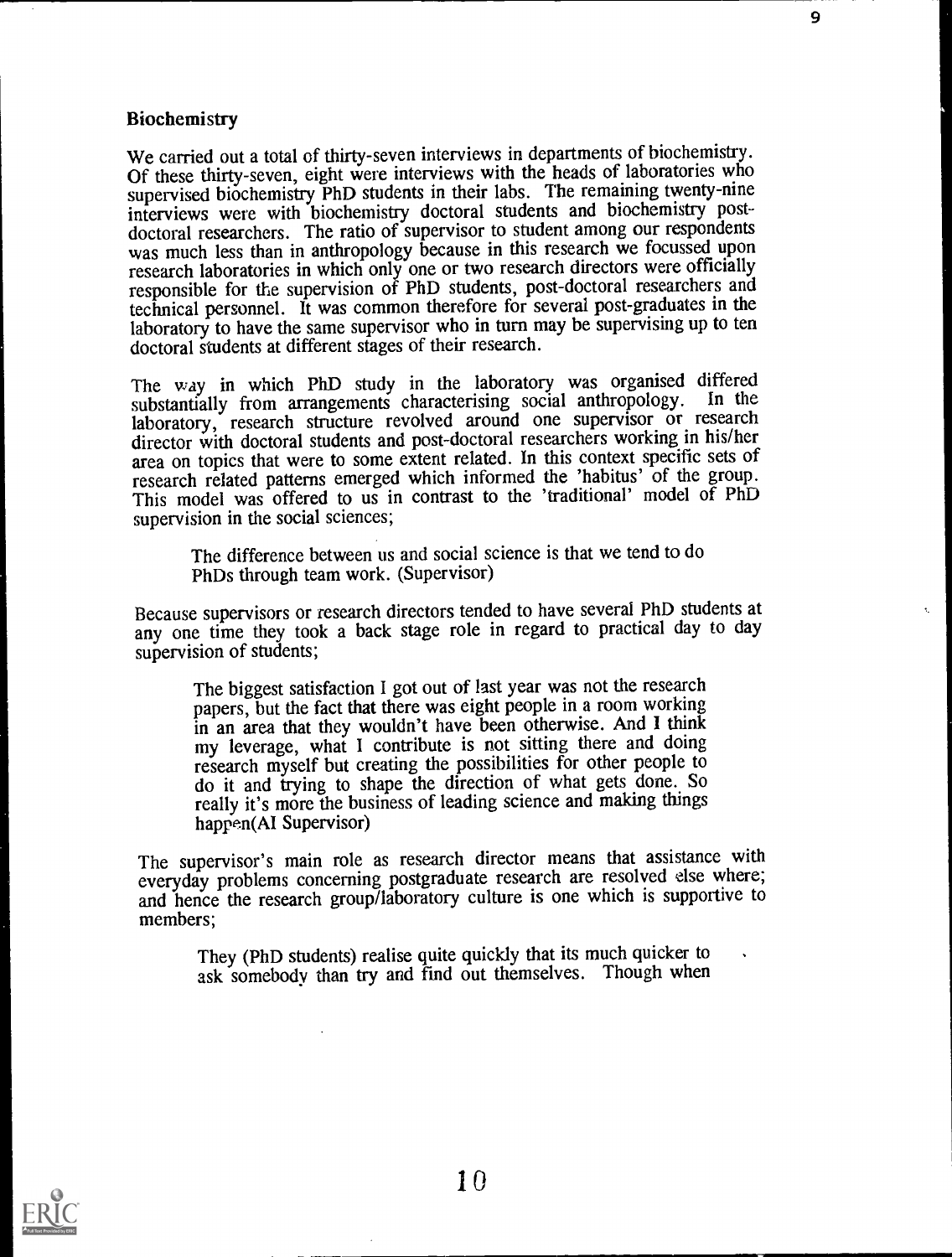they first start they often feel they have to find everything out themselves. Of course nobody minds if they ask...people tend to know what everyone else is doing and has done and you might well say ' I should go and ask so and so about that. (Biochemistry Post Doctoral Researcher)

Where group members were working on different research problems there were still overlaps in the materials and techniques which they used, and less experienced members on the group relied upon the more experienced members;

If things keep going wrong then usually someone who gets it right will sort of go through the experiment one day with you (Biochemistry Doctoral Student)

Given the numbers of doctoral students per supervisor it would not be feasible for supervisors to take full responsibility for training graduate students. In the following account a post-doctoral researcher explains how a doctoral student in the laboratory made out;

In these initial months his main source of help was (a postdoctoral researcher). He works at the next bench. He was very keen and interested in what the student was working on. The thing about biochemistry is that often nothing works then the only thing you can possibly do to come to terms with that is to grit your teeth and carry on. He didn't see his supervisor very often during that time because the supervisor had a lot of paper and administrative work to do and anyway the post-doc's advice was very good. He's working in the same area. The student is developing a new technique but the post-doc was the person to ask because he had so much experience in the general area. He went to his supervisor for ideas and whenever unexpected results and then the supervisor would suggest new things and directions in which he should go.

The type of PhD organisation described above is only possible where certain conditions prevail. The two crucial features are group size and continuity of research. Only where there are sufficient numbers of postgraduates (at different stages of research) and post doctoral researchers can the team or group model of supervision operate. Also the group or team structure depends upon a Also the group or team structure depends upon a continuity of funding which allows for several individuals (students and postdoctoral researchers) working in the same area both simultaneously and in succession. Under these conditions, topics or projects can logically follow on from each other with new PhD students developing the work of previous students. In this way a pedagogic continuity operates as skills and equipment are handed down through the research group. Using a 'stand analogy' of scientific research developed by Hacking (1992) we can see how the interests of group members are mutually intertwined in a linear process through which the work of individuals is shaped and developed.

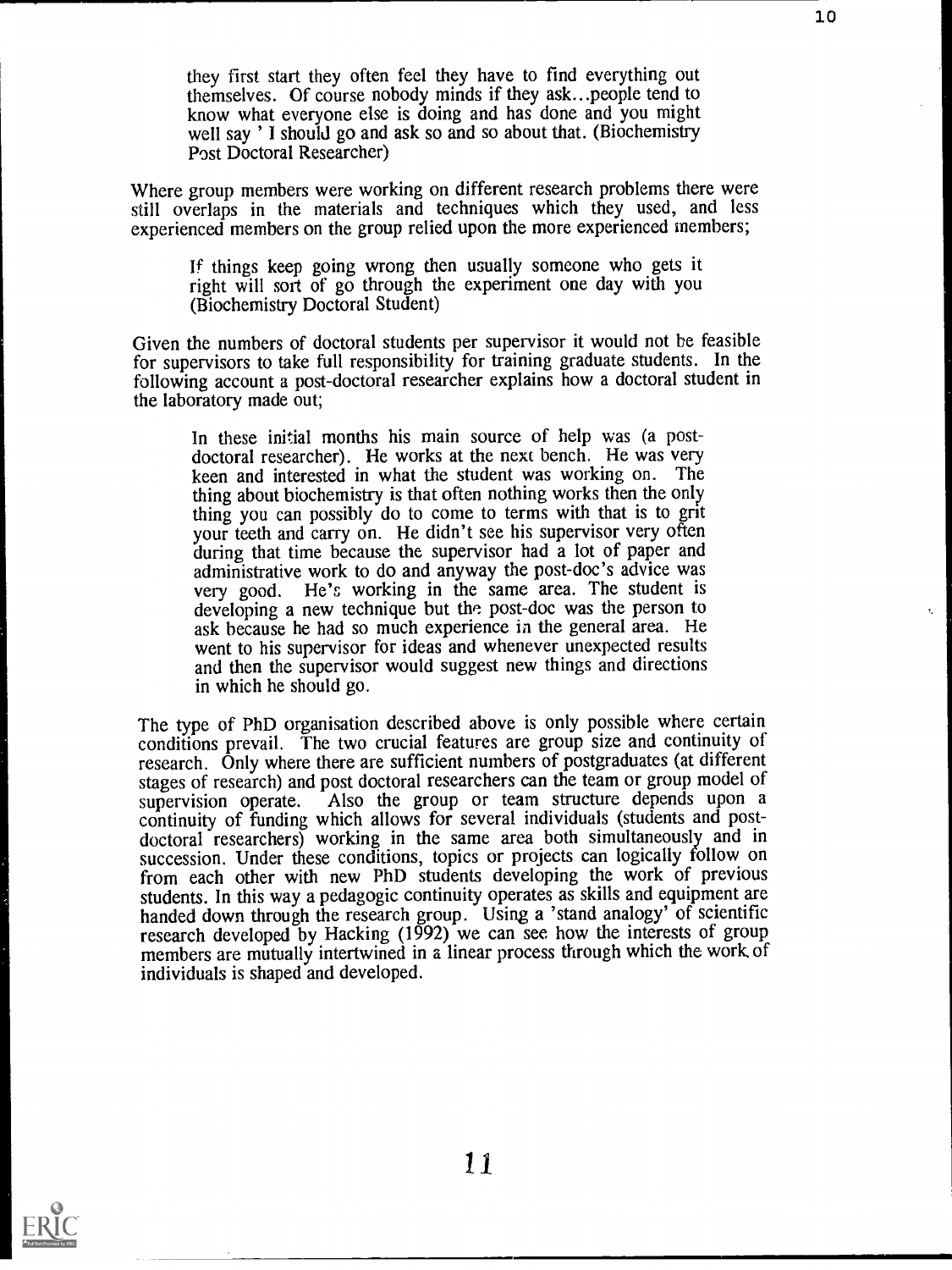Within the laboratory doctoral research revolved around mutual support and sharing of materials, skills and equipment. An important feature of this model is a continuity of practice in that skills, equipment and topics are passed down through the ranks of post-doctoral researchers and research students.

11

Unlike social anthropology therefore the research structure for PhD work in biochemistry revolves around the laboratory team which provides both support and supervision on a day to day basis for the research student.

#### Scientific Knowledge

Doctoral research in biochemistry is grounded in a set of pre-established ideas, materials and skills which inform the content of scientific knowledge. This preestablished knowledge includes background theory and ideas, the tools and apparatus which are used for modification of those ideas and the modes of analysis through which results are interpreted. In one sense doctoral research in biochemistry can be seen as having a highly material context through which scientific outcomes are realised. The material context for doctoral students is partially a function of earlier research from which current projects are developed. In the following account a doctoral student explains how his In the following account a doctoral student explains how his research fits into this context;

(A previous PhD student) was funded to do his research on this enzyme. There was a person working on the enzyme before him. The first person tried to purify the enzyme and came quite close. Then a year later the PhD student started and actually purified the enzyme and started working on it. Now I shall be taking that work a little bit further. (Doctoral Student)

Another source of pre-established knowledge upon which doctoral students rely is the published findings of previous research. Latour and Woolgar (1979) argue that publication is an essential component of a process of scientific reification whereby tacit skills or material equipment (often the product of grant funding themselves) become the acceptable tools of other laboratories. In this way laboratory production activity can be maintained and expanded.

PhD work in Biochemistry differs from anthropology in that it atails the identification of goals which can be realistically achieved within  $\mu$  ven time spans. Contrary to the idea that Scientific PhD students actively pursue an open ended and long term commitment to scientific discovery our data concurs with that of Knorr-Centina (1981:59) in that they do not commit themselves to a journey of unknown destination. Rather;

..they choose a known destination at which it seems likely they will arrive not only on time, but ahead of anyone else.

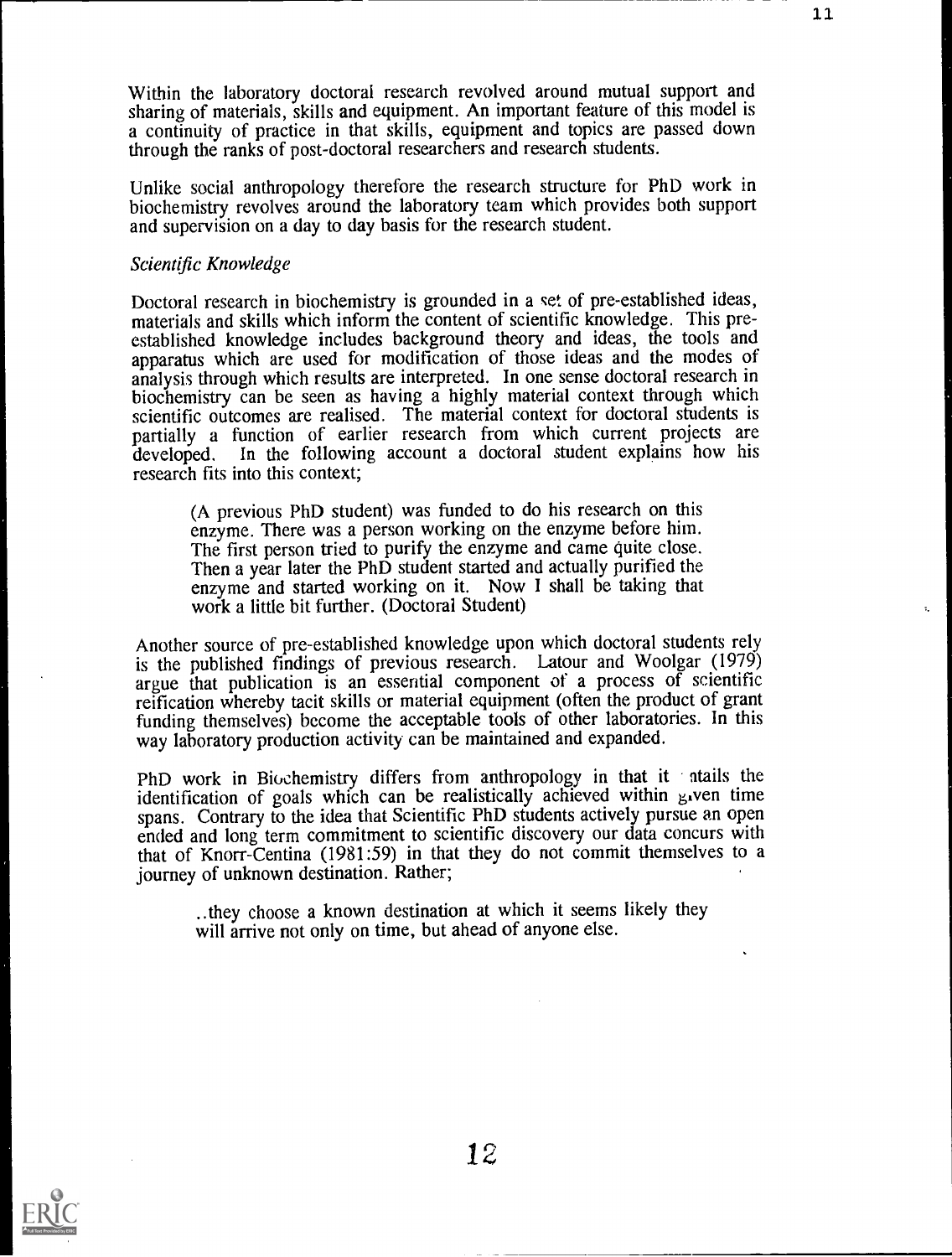Doctoral study in biochemistry in this sense is the antithesis of anthropological research as the latter is designed to be developed in the field through the experiences of the fieldworker. Anthropological methods are contextually dependent and techniques are determined by constraints in the field rather than being imposed from outside.

In contrast most of our Biochemistry supervisors had been responsible for setting up PhD research, attracting funding, and inviting applicants. Although many of our PhD respondents claimed to have a reasonable amount of freedom<br>in their everyday work, ie. in following their own leads, ultimately most were aware of having a fairly tight research brief from the outset. Accounts suggested that in biochemistry the PhD is constructed to meet two important criteria. Namely, PhD students need to produce results and they need to produce these results within a specified time period. Although there is some ambiguity (we were constantly reminded that even no results or negative results could be written up as PhD material) generally the supervisors we talked to preferred results. In pursuit of results the course of a PhD students research could drastically change;

Where experiments, or an experiment is not working my attitude is don't flog a dead horse. So change the obvious things and if that doesn't work either we switch to another sort of experiment. For example if tl y have to purify enzymes, they may not be able to do it. They need a second chance to get results. And they need some results. (Biochemistry Supervisor)

#### Lab Work

Before even entering the research laboratory, many students of biochemistry have experienced science as pedagogically stable. These experiences lead to expectations that goals of laboratory experiments are realisable and that outcomes are certain. However, as noted by Delamont and Atkinson (1985), and Collins (1985:35), experiments which are carried out as a routine component of education and training address questions to which the answers are already known and are constructed to produce only successful conclusions. The post-graduate students we inter.:zwed had completed practical (laboratory based) projects in their final year of undergraduate study, but as a biochemistry supervisor confirmed,

In their undergraduate training they get very little undergraduate experience, in their final year project they get a feel and that's all. When you're selecting students you do it purely on academic ability and some people are useless in practical terms and then you really suffer. Fortunately I haven't had any like that. It takes<br>a long time to train them. At undergraduate level the a long time to train them. experiments are designed to work, that's why they're chosen. Someone once said if you took every thing that worked in the lab over the course of a year it would be two weeks work in the lab.

ŧ,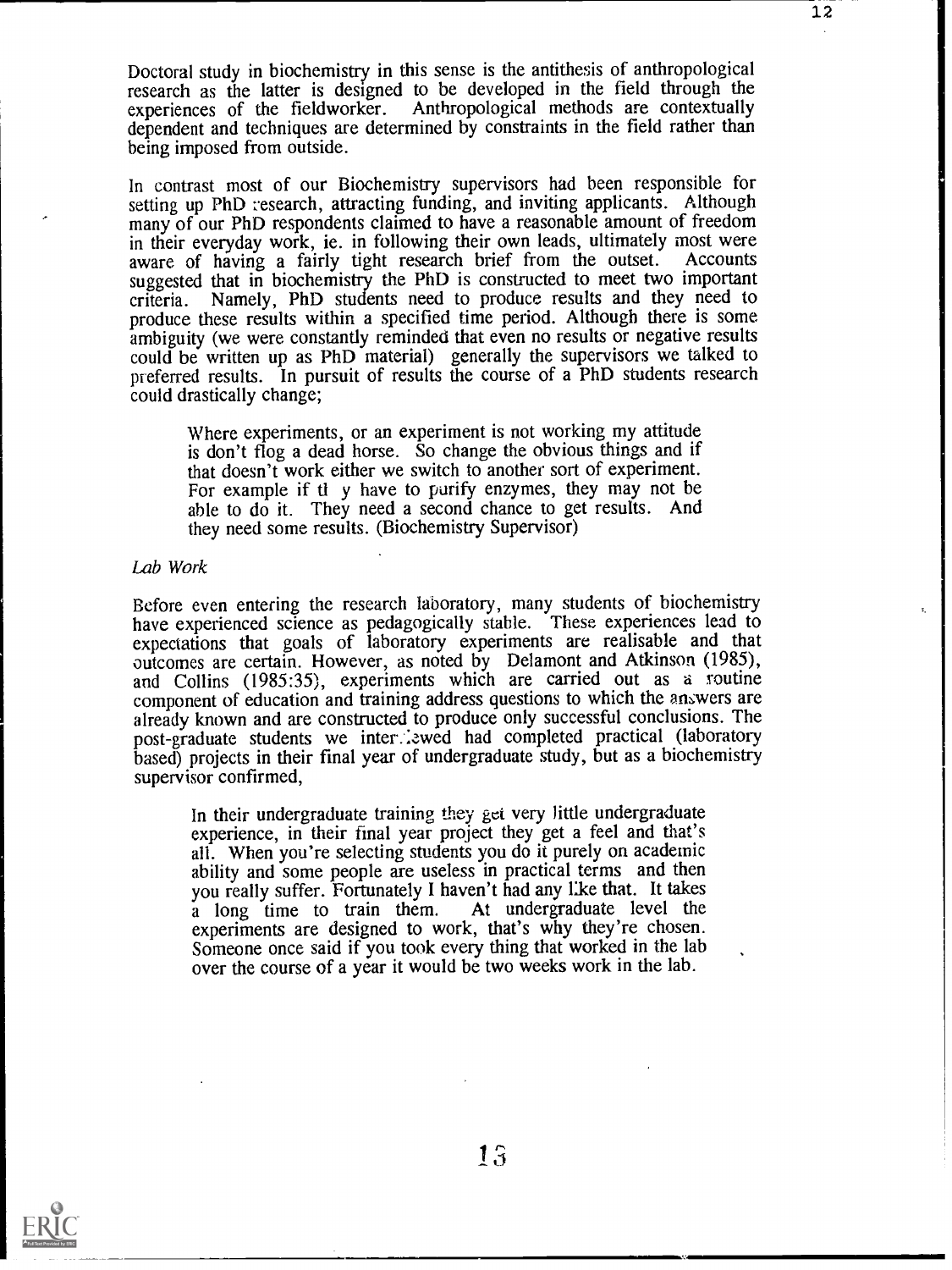Many postgraduates come to doctoral research poorly prepared because the differences between undergraduate and graduate science are largely unanticipated. Whereas at undergraduate level students expect their experiments to work, at postgraduate level they can never be certain. The biochemistry postgraduates acknowledged a lack of preparation for postgraduate work, and despondency and sometimes panic when their experiments consistently failed. The following description of initiation into PhD work is provided by a biochemistry doctoral student and is representative of the acrounts provided other postgraduates;

The first thing I had to do was make an RNA and I kept failing. It took me three months before it started working. The thing about biochemistry is that often nothing works and the only thing you can possibly do to cone to terms with that is to grit your teeth and carry on trying. It came as a big shock to me that nothing worked.

The realisation that the outcomes of laboratory work are by no means certain, accompanies a growing concern among post-graduates that there is nothing predictable about doctoral study and there is no guarantee that PhD requirements will be met;

It's that its suddenly for real. You're not playing any more but that it's completely open ended and there is no guarantee that its going to work. It's three years of your life and it could easily go down the toilet. (Biochemistry Student)

Biochemistry doctoral students experienced frustration because initially "you can't get something to work" and "you can get to your wits end ti ying to get something to work". We also found that just because an experiment had worked once, there was guaramee that it would work at any time in the future;

When you run a test you might do it once and it works. You do it 4 or 5 times more and it doesn't work. (Biochemistry postgraduate)

Although one explanation for this was the sheer volume of variables involved, "for a single experiment there may be 6 or 7 variables, for a complicated one there could be hundreds", this does not explain why some experiments work first time and others don't;

Sometimes you'll do something for the first time without any rhyme or reason it will work, and other times things that should work won't.

Therefore whilst biochemistry doctoral students work to a more tightly structured research topic or problem, the nature of scientific research means that



13

ŧ.

 $\overline{\phantom{a}}$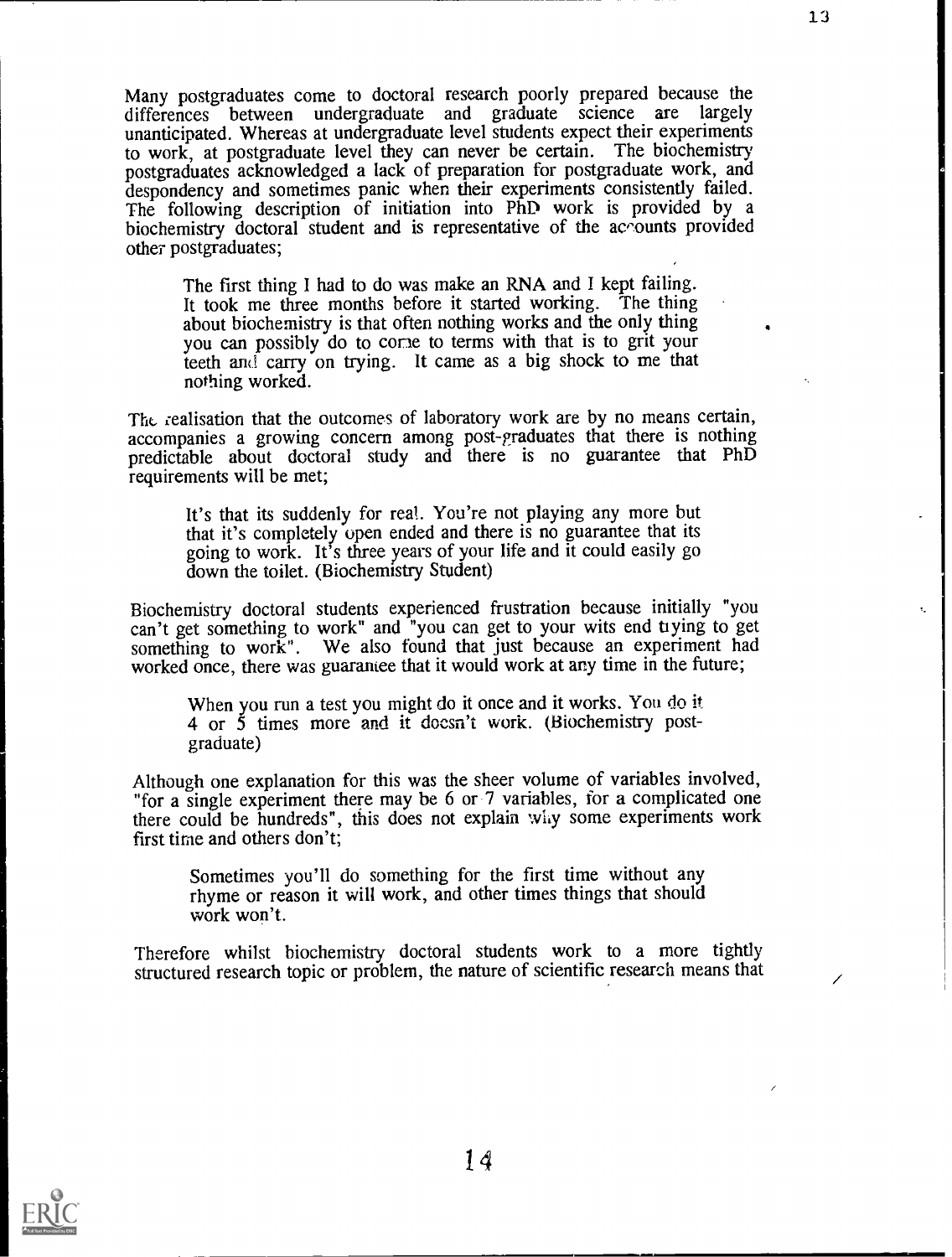their day to day research experience is an unpredictable as that of anthropology students;

I start off between eight and eight-thirty in the morning and stay according to how much I've got to do. Usually I stay all day and sometimes much longer. You can't plan very much what you're going to do ahead because you may start an experiment and then things could go very wrong. So I couldn't plan over the next week, because my plans will change according to how successful my experiments are. Also if I have a positive result to an experiment I may change my mind as to what I'll do next. That would mean I'd have to alter my plans.

The capricious nature of scientific knowledge has implications for the transferral of knowledge in that the transmission is seldom straight forward. Previous research (Collins 1985:56) suggests the flow of scientific information travels best where there is personal contact with an accomplished practitioner and where it is already tried and tested. It is capricious in that similar relationships between teacher and learner may or may not result in the transfer of knowledge.

One aspect of tacit work described by our biochemistry respondents was 'bench work'and is explained below by a biochemistry post doctoral researcher;

You get a feel for working at the bench and'you get a real feeling for it. We deal with tiny amounts and you need confidence in dealing with that. You have to overcome being tentative and it's a well known saying 'being good at the bench'. People who are good at the bench take a protocol and fiddle around with it and they will get it working. Other people are really cack-handed. It's a knack and it's virtually impossible to teach. Some people who are good at the bench seem to do many things wrong and yet their experiments work. And some appear to do it perfectly and it never works. There was this one person here known as the cowboy, but his stuff always worked. (Biochemistry Post Doctoral Researcher)

The way in which our biochemistry respondents described the tacit nature of the skills involved in carrying out laboratory work in some senses therefore bore remarkabe similarity to the accounts we received from anthropologists about the nature of ethnographic research.

#### Discussion

In this paper we have considered doctoral research in two contrasting disciplines. Myths which have developed as a result of inadequate information on British doctoral socialization in the social and natural sciences suggest that the ways of doing doctoral research in these respective disciplines are quite different from each other. Indeed much of our data substantiates these myths in

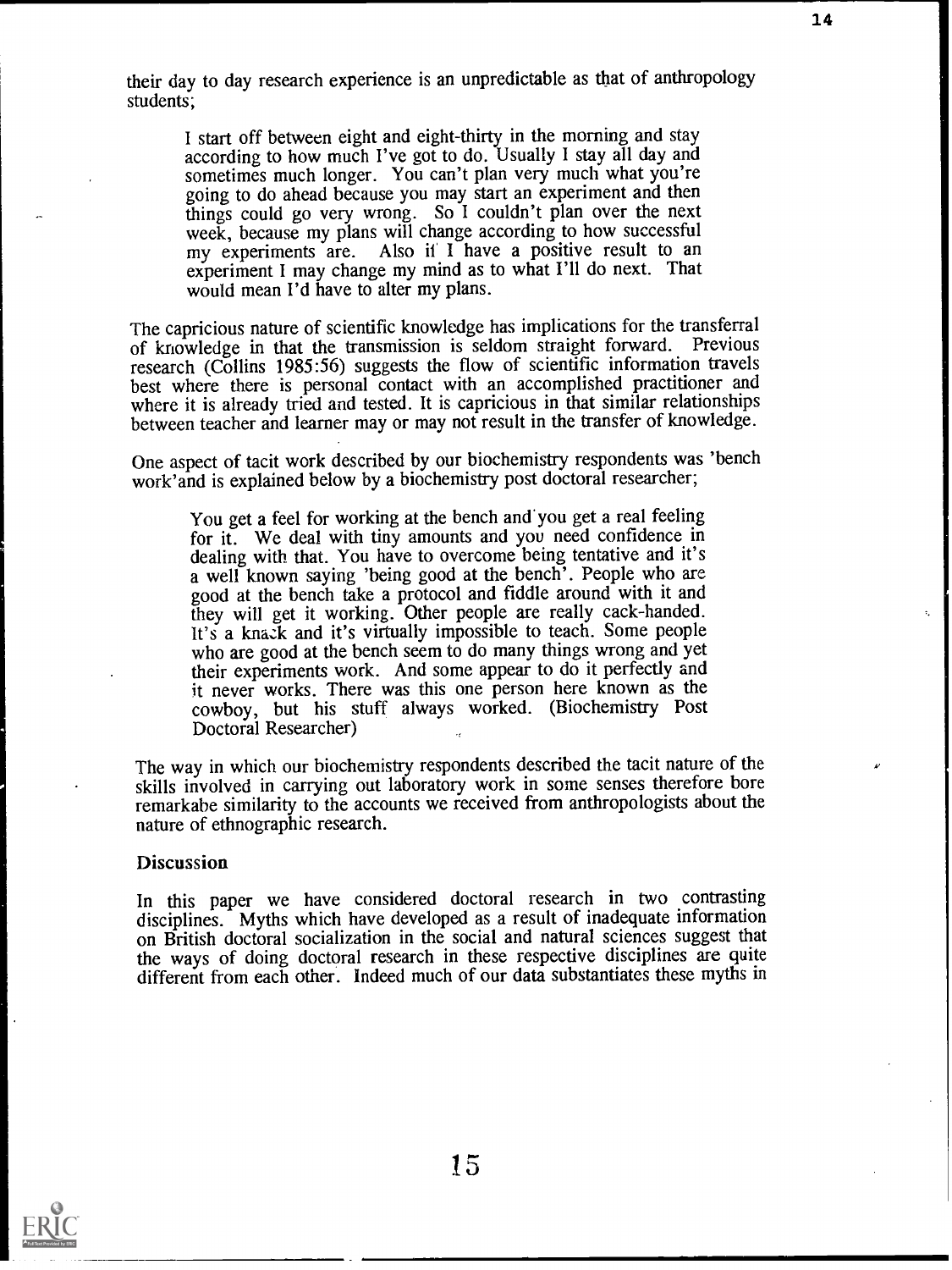that the structure of research work in anthropology revolves around the student supervisor relationship whereas in biochemistry it appears to be guided to a greater extent by the principle of team work.

15

Within these two contrasting models, the paper has looked at the role of supervisor. Initially it appears the role of supervisor differs in the two contexts, with the supervisor adopting a far more prominent role for the every day research work of post graduates in social anthropology. On closer inspection we find this misleading as the social anthropology supervisor is far less directive or important in the day to day management of research than first appearances<br>would suggest. Because the transition from neophyte to anthropologist is Because the transition from neophyte to anthropologist is achieved via rite de passage or 'ordeal by fire', the doctoral student acquires the necessary disciplinary prerequisites through the unique experience of doing anthropological fieldwork. That fieldwork is contextually dependent and That fieldwork is contextually dependent and unpredictable means that anthropological methods and techniques are not seen by members of the discipline as teachable skills. Rather they are described as tacit, implicit and uniquely personal, to be intuited by researcher in situ.

A version of the tacit knowledge which characterises anthropological work was also apparent in biochemistry, where doctoral students must grasp the intangible and capricious nature of scientific knowledge. Collins, referring to the performance of skills without being able to articulate how they are achieved, argues that 'tacit' knowledge (Polanyi 1958:67) is a crucial component of scientific work . This leads Collins to propose two models of learning. The first relies on formal instructions (algorithimical model), and the second upon social skills (enculturational model) Whereas the algorithmical model views knowledge as the sort of information that a computer needs to perform to expectations, the enculturational model is based on a set of social skills.

Complementary concepts have been developed by Jamous and Peloille (1970) to characterise different definitions of academic and professional knowledge. Technical knowledge is defined in terms rendering it am-mable to documentation, prescription and explicit formulation. Conversely, indeterminate knowledge is defined in terms defying translation into techniques, skills and formulae. Whereas technical knowledge is believed to lend itself to formal instruction, aspects of indeterminate knowledge are felt to defy translation into explicit transmission. Indeterminate knowledge is held to be 'caught' rather than 'taught', transmitted via personal experience rather than by systematic instruction.

In the same way that anthropologists described the skills necessary to their work Collins (1985) describes scientific work which cannot be prescribed by written instructions. It is interesting that in both anthropology and biochemistry the analogy of riding a bicycle was to explain the 'indeterminacy' of the skills required to carry out their respective work.

From our data it is apparent that disciplinary work is characterised by different levels of both indeterminacy and technicality in same way in which both

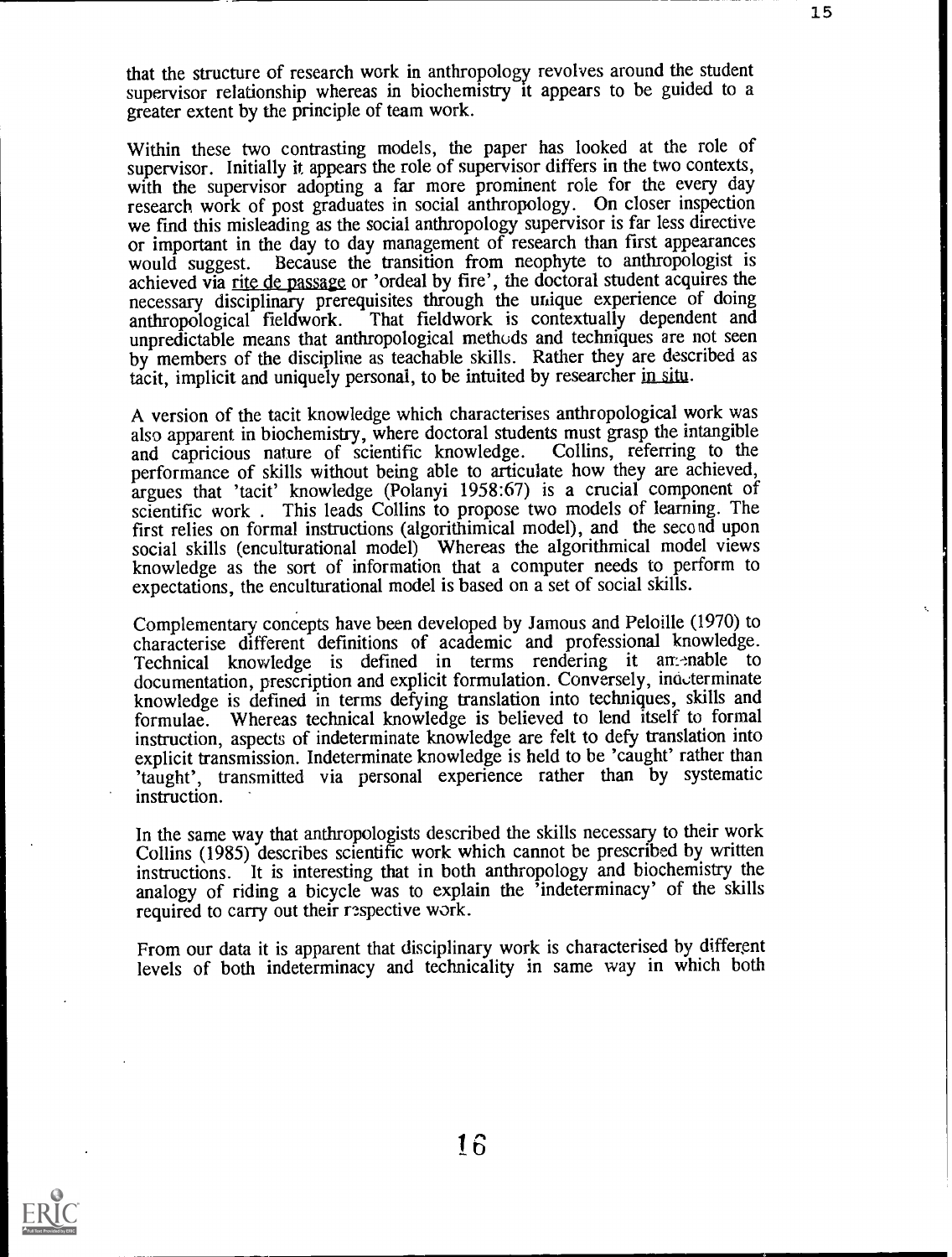elements are represented in different forms of occupational work (Atkinson, Reid and Sheldrake 1977). In a previous publication we have suggested that whereas technicality indexes quantitative research methods, indeterminacy indexes qualitative research work (Parry, Atkinson and Delamont 1993). Given the level of indeterminacy we found in both social anthropology and biochemistry doctoral research we should not be surprised therefore to find a qualitative approach highly suited to the needs of the present research.

Prior to carrying out the fieldwork which has provided the data presented in this paper the research team were sensitive to issues which may arise from the experience of researching academic colleagues. We were particularly sensitive to our usage of ethnographic interviewing for the anthropologists among our respondents. Indeed many of our anthropology respondents commented with both irony and humour on our choice of anthropology as a subject for the research and initially the researcher, found it somewhat unnerving to interview members of a discipline which itself relies so heavily upon participant observation.

However, as it transpired our concerns were largely groundless. Our own disciplinary background presents participant observation as a teachable and learnable skill which, within sociology, is routinely taught at both undergraduate and postgraduate level, quite removed from the anthropological ethnography described here.

Furthermore because of the element of 'tacit knowledge' informing the accounts of our biochemistry respondents, we found qualitative methods which were employed during our research both appropriate and acceptable to the members of the biochemistry departments which we visited.

### **Notes**

# (1) An Explanatory Note for American Readers

In the United Kingdom the PhD is a research degree. There are not necessarily any taught courses, and no qualifying examinations. The student chooses a topic and conducts research on it. In Humanities and Social Science the student is often working alone for three years or more, producing a text of around 100,000 words. In science, the student is most often based in a laboratory amoung others, but is still solely responsible for the production of a text. Students have one (or two) supervisor(s) and the supervisor provides the academic training and guidance. That relationship is central to the 'success' or failure of the graduate student.

#### References

Ashmore, M. Myers, G. & Potter, J. (1992) Discourse, Rhetoric, Reflexivity: Seven Days in the Library in S. Jasanoff, G. Markle, T. Pinch and J. Peterson (Eds) Handbook of Science, Technology and Society. London Sage



16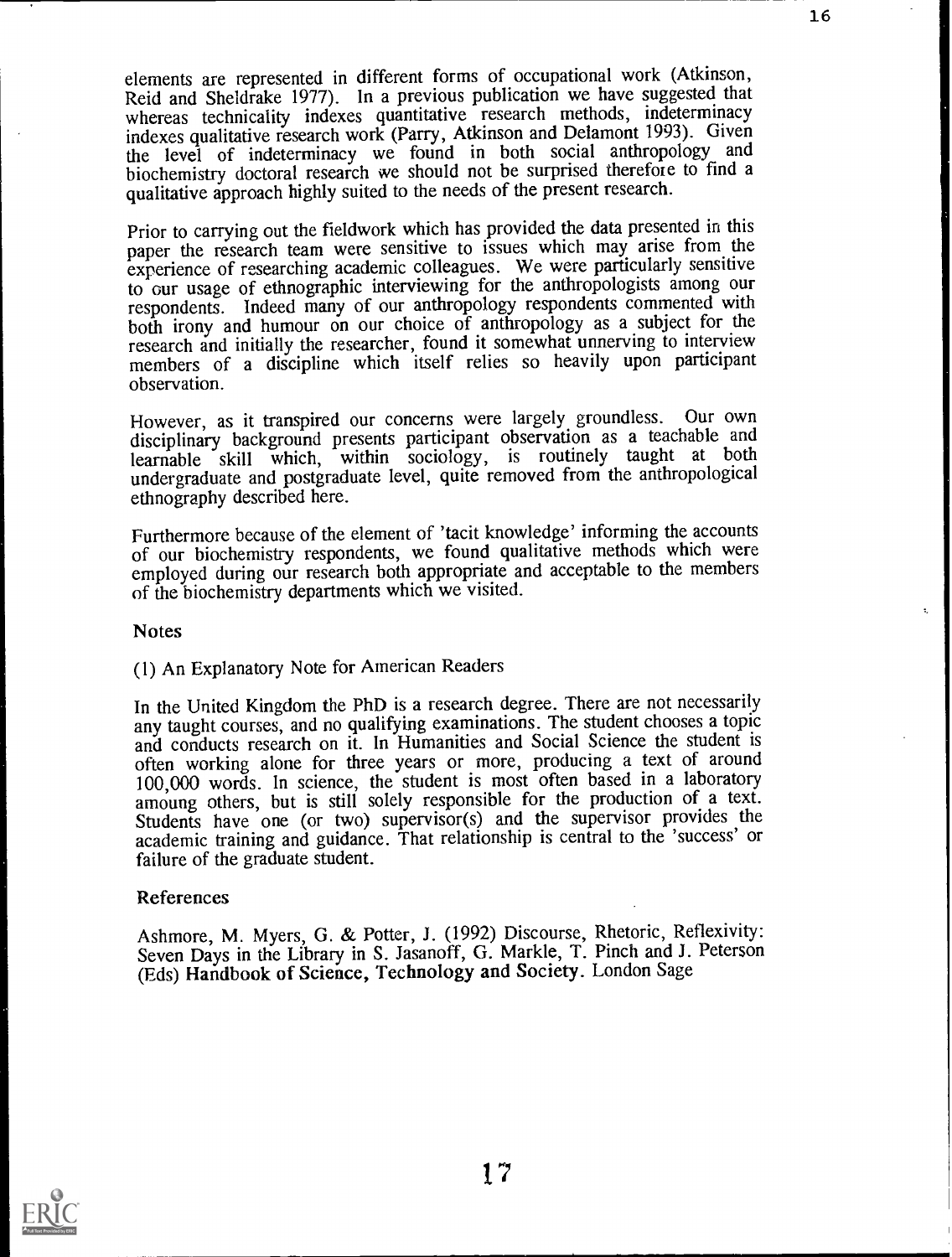Atkinson, P. A. (1983) 'The Reproduction of the Professional Community'. In R Dingwall and P Lewis (ed) The Sociology of the Professions. London: Macmillan

Atkinson, P.A. (1985) Language, Structure and Reproduction: An Introduction to the Sociolegy of Basil Bernstein, London: Methuen

Atkinson, P.A. (1991) 'Decoding Bernstein' Sociological Review 39,3,647- 54

Atkinson,P. and Delamont S (1985) Socialization into Teaching: The Research Which Lost It's Way British Journal of The Sociology of Education Vo16 No3 pp307-321

Atkinson, P.A.,Reid, M.E. and Sheldrake, P.F. (1977) 'Medical Mystique' Sociology of Work and Occupations,4,3,243-280

Barton A & Lazarsfeld P (1969) Some Functions of Qualitative Analysis In Social Research. In Simmonds (ed) Issues in Participant Observation; A Text Reader. London. Addison Wesley

Becher, T (1989) Physicists on Physics. Studies in Higher Education 15, nol pp3-21

Bourdieu P. (1975) The specifity of the scientific field and the social conditions of the progress of reason. Social Science Information 14 (6) : 19-47

Collins H M (1985) Changing Order: Replication and Induction in Scientific Practice The Uni versity of Chicago Press Chicago

Delamont, S. (1987) Three Blind Spots; A Comment on the Sociology of Science by a Puzzled Outsider. Social Studies of Science Vol 17 Number 1 February pp163-170

Getzels J. W. and Jackson P. W. (1963) The Highly Intelligent and Highly Creative Adolescent in C. W. Taylor and F. Barron (eds) Scientific Creativity: Its Recognition and Development. Wiley

Hacking, I (1992).The Self Vindication of the Laboratory Sciences. in A. Pickering(Ed) Science as Practice and Culture. University of Chicago Press pp29-65

H.M.S.O (1993) Realizing Our Potential: White Paper on Science and Technology. CM 2250

Hammersley M & Atkinson P (1983) Ethnography: Principles in Practice. London. Tavistock

 $\ddot{\cdot}$